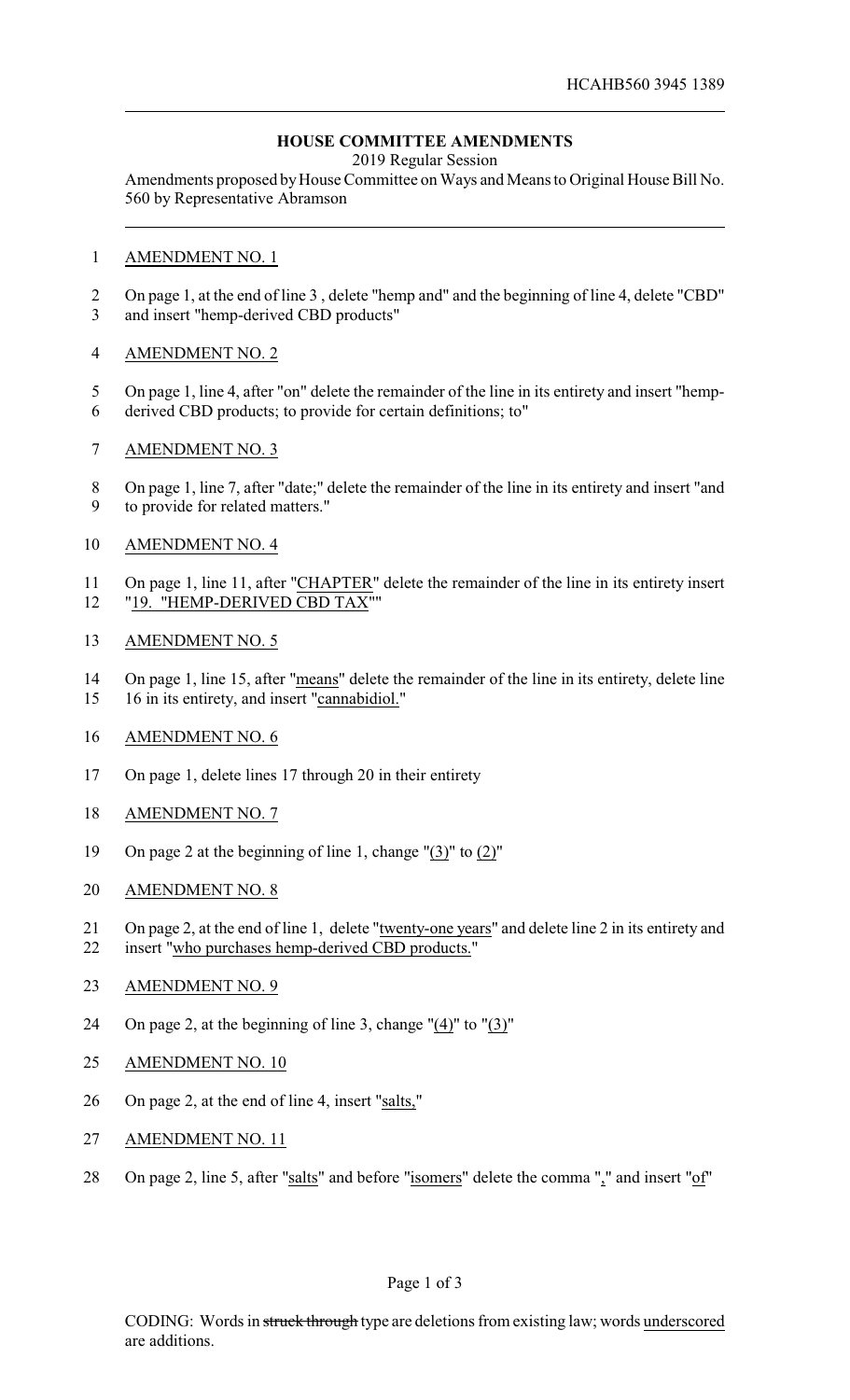### AMENDMENT NO. 12

- 2 On page 2, line 8, after "in" and before the period "." delete "R.S. 47:2602" and insert "R.S. 40:961"
- AMENDMENT NO. 13
- On page 2, delete lines 9 through 12 in their entirety and insert the following:

```
6
7 "(4) "Hemp-derived CBD product" means any hemp-derived product that
8 contains CBD and is intended for consumption or topical use."
```
- AMENDMENT NO. 14
- On page 2, at the beginning of line 13, change "(6)" to "(5)"
- AMENDMENT NO. 15
- On page 2, delete lines 15 and 16 in their entirety and insert the following:

## "(6) "Retail sale" means the sale of hemp-derived CBD products to a consumer for any purpose and shall include all transactions as the secretary, upon investigation, finds to be in lieu of sales."

- AMENDMENT NO. 16
- On page 2, delete lines 17 and 18 in their entirety and insert the following:
- "(7) "Retailer" means an entity that sells hemp-derived CBD products to a consumer."
- AMENDMENT NO. 17
- 21 On page 2, at the end of line 20, delete "<u>hemp, hemp</u>" and at the beginning of line 21, delete "products, CBD, and CBD products" and insert "hemp-derived CBD products"
- AMENDMENT NO. 18
- On page 2, delete line 22 in its entirety and at the beginning of line 23, delete "products,
- CBD and CBD products" and insert "this Chapter shall be at the rate of three percent of the retail sales price of hemp-derived CBD products"
- 27 AMENDMENT NO. 19
- On page 2, at the end of line 24, after "tax" and before the period "." insert "or any other tax"
- AMENDMENT NO. 20
- On page 2, line 25, after "Enforcement" delete the semicolon ";" and delete the remainder of the line in its entirety
- AMENDMENT NO. 21
- On page 3, delete lines 3 through 22 in their entirety
- AMENDMENT NO. 22
- On page 4, line 6, after "to the" delete the remainder of the line in its entirety and insert "Early Childhood Education Fund the"

CODING: Words in struck through type are deletions from existing law; words underscored are additions.